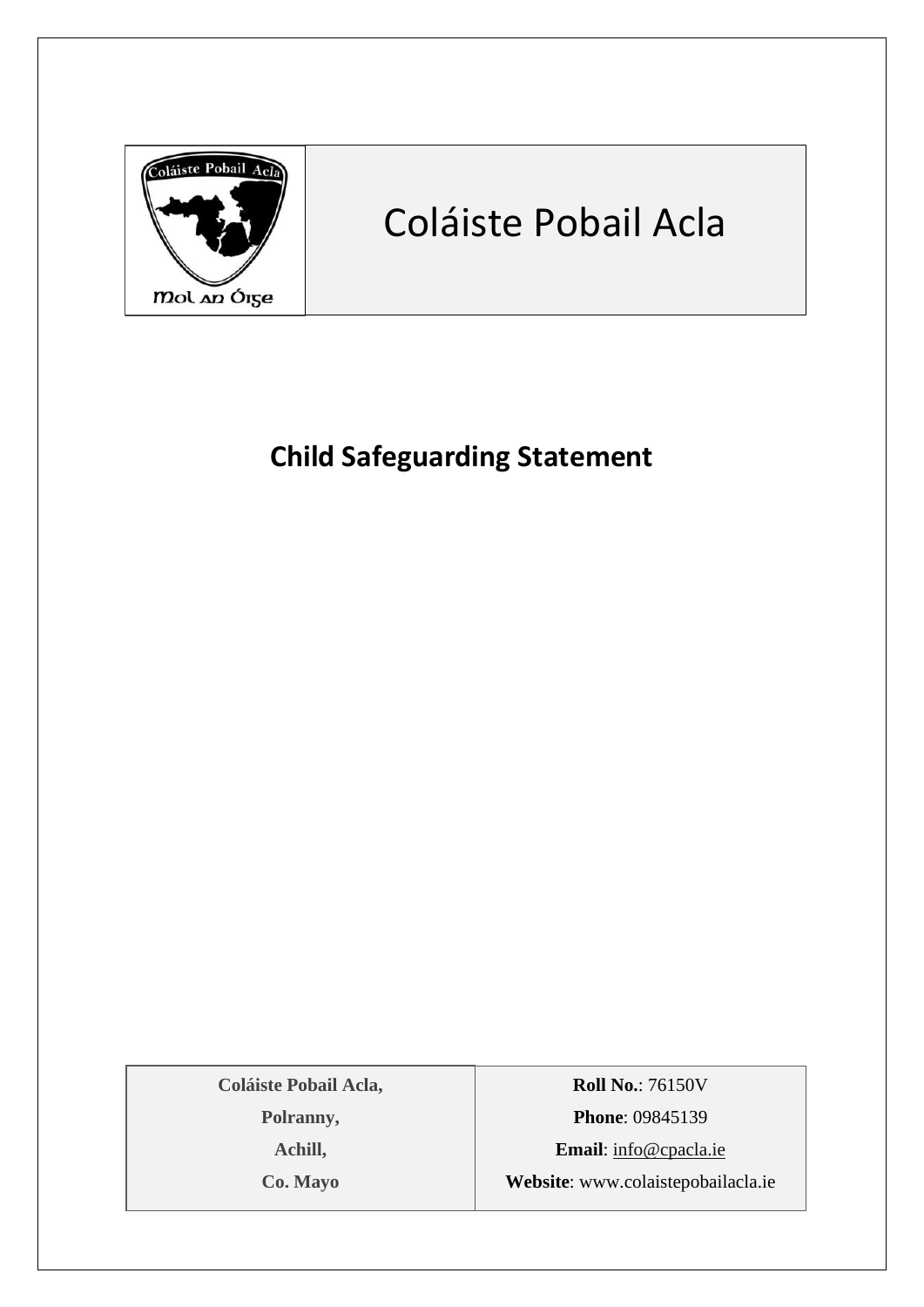# **Mandatory Template 1**

## **Child Safeguarding Statement and Risk Assessment Template**

### **Child Safeguarding Statement**

[Insert school name] is a primary/special/post-primary school providing primary/post-primary education to pupils from Junior Infants to Sixth Class/First Year to Leaving Certificate Year (delete as appropriate).

In accordance with the requirements of the [Children First Act 2015,](http://www.irishstatutebook.ie/eli/2015/act/36/enacted/en/pdf) [Children First: National Guidance for the](https://assets.gov.ie/25844/b90aafa55804462f84d05f87f0ca2bf6.pdf)  [Protection and Welfare of Children 2017,](https://assets.gov.ie/25844/b90aafa55804462f84d05f87f0ca2bf6.pdf) [the Addendum to Children First \(2019\),](https://assets.gov.ie/25819/c9744b64dfd6447985eeffa5c0d71bbb.pdf) the [Child Protection Procedures for](https://www.gov.ie/pdf/?file=https://assets.gov.ie/45063/2d4b5b3d781e4ec1ab4f3e5d198717d9.pdf#page=1)  [Primary and Post Primary Schools 2017](https://www.gov.ie/pdf/?file=https://assets.gov.ie/45063/2d4b5b3d781e4ec1ab4f3e5d198717d9.pdf#page=1) an[d Tusla Guidance on the preparation of Child Safeguarding Statements,](https://www.tusla.ie/uploads/content/4214-TUSLA_Guidance_on_Developing_a_CSS_LR.PDF) the Board of Management of [insert school name] has agreed the Child Safeguarding Statement set out in this document.

- 1 The Board of Management has adopted and will implement fully and without modification the Department's Child Protection Procedures for Primary and Post Primary Schools 2017 as part of this overall Child Safeguarding Statement
- **2** The Designated Liaison Person (DLP) is: **Mr. Paul Fahy**
- 3 The Deputy Designated Liaison Person (Deputy DLP) is: **Ms. Susie Farrell**
- 4 The Board of Management recognises that child protection and welfare considerations permeate all aspects of school life and must be reflected in all of the school's policies, procedures, practices and activities. In its policies, procedures, practices and activities, the school will adhere to the following principles of best practice in child protection and welfare:

The school will:

- recognise that the protection and welfare of children is of paramount importance, regardless of all other considerations;
- fully comply with its statutory obligations under the Children First Act 2015 and other relevant legislation relating to the protection and welfare of children;
- fully co-operate with the relevant statutory authorities in relation to child protection and welfare matters;
- adopt safe practices to minimise the possibility of harm or accidents happening to children and protect workers from the necessity to take unnecessary risks that may leave themselves open to accusations of abuse or neglect;
- develop a practice of openness with parents and encourage parental involvement in the education of their children; and
- fully respect confidentiality requirements in dealing with child protection matters.

The school will also adhere to the above principles in relation to any adult pupil with a special vulnerability.

- 5 The following procedures/measures are in place:
	- In relation to any member of staff who is the subject of any investigation (howsoever described) in respect of any act, omission or circumstance in respect of a child attending the school, the school adheres to the relevant procedures set out in Chapter 7 of the Child Protection Procedures for Primary and Post-Primary Schools 2017 and to the relevant agreed disciplinary procedures for school staff which are published on the DE website.
	- In relation to the selection or recruitment of staff and their suitability to work with children, the school adheres to the statutory vetting requirements of the [National Vetting Bureau \(Children and Vulnerable](https://revisedacts.lawreform.ie/eli/2012/act/47/revised/en/pdf)  [Persons\)](https://revisedacts.lawreform.ie/eli/2012/act/47/revised/en/pdf) Acts 2012 to 2016 and to the wider duty of care guidance set out in relevant Garda vetting and recruitment circulars published by the Department of Education and available on the DE website.
	- In relation to the provision of information and, where necessary, instruction and training, to staff in respect of the identification of the occurrence of harm (as defined in the 2015 Act) the school-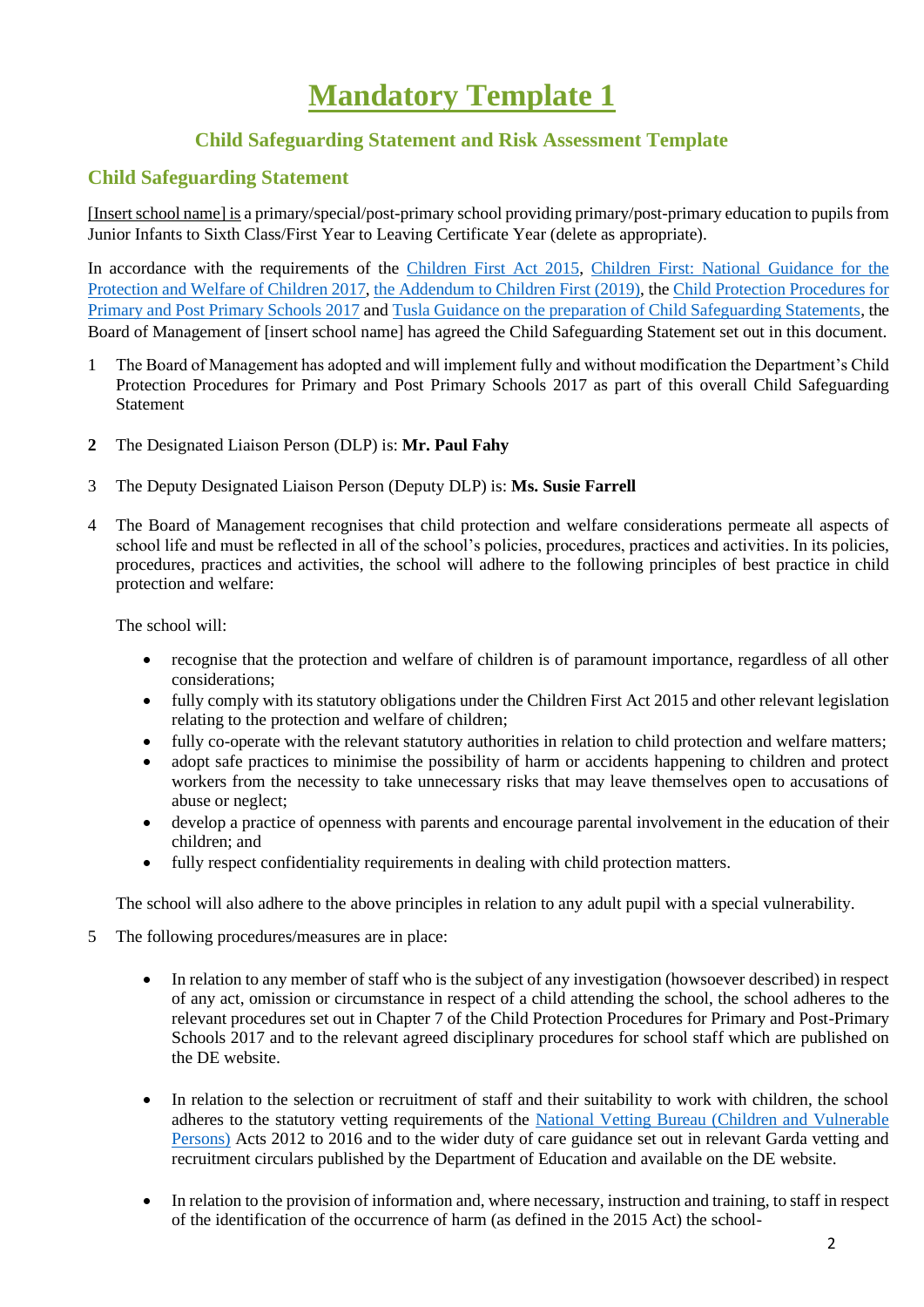- ➢ Has provided each member of staff with a copy of the school's Child Safeguarding Statement
- ➢ Ensures all new staff are provided with a copy of the school's Child Safeguarding Statement
- $\triangleright$  Encourages staff to avail of relevant training
- ➢ Encourages Board of Management members to avail of relevant training
- $\triangleright$  The Board of Management maintains records of all staff and Board member training
- In relation to reporting of child protection concerns to Tusla, all school personnel are required to adhere to the procedures set out in the Child Protection Procedures for Primary and Post-Primary Schools 2017, including in the case of registered teachers, those in relation to mandated reporting under the Children First Act 2015.
- In this school the Board has appointed the abovenamed DLP as the "relevant person" (as defined in the Children First Act 2015) to be the first point of contact in respect of the schools child safeguarding statement.
- All registered teachers employed by the school are mandated persons under the Children First Act 2015.
- In accordance with the Children First Act 2015 and the Addendum to Children First (2019), the Board has carried out an assessment of any potential for harm to a child while attending the school or participating in school activities. A written assessment setting out the areas of risk identified and the school's procedures for managing those risks is included with the Child Safeguarding Statement.
- The various procedures referred to in this Statement can be accessed via the school's website, the DE website or will be made available on request by the school.

**Note:** The above is not intended as an exhaustive list. Individual Boards of Management shall also include in this section such other procedures/measures that are of relevance to the school in question.

- 6 This statement has been published on the school's website and has been provided to all members of school personnel, the Parents' Association (if any) and the patron. It is readily accessible to parents and guardians on request. A copy of this Statement will be made available to Tusla and the Department if requested.
- 7 This Child Safeguarding Statement will be reviewed annually or as soon as practicable after there has been a material change in any matter to which this statement refers.

This Child Safeguarding Statement was adopted by the Board of Management on  $\blacksquare$ 

This Child Safeguarding Statement was reviewed by the Board of Management on [most recent review date].

Signed: \_\_\_\_\_\_\_\_\_\_\_\_\_\_\_\_\_\_\_\_\_\_\_\_\_\_\_\_\_ Signed: \_\_\_\_\_\_\_\_\_\_\_\_\_\_\_\_\_\_\_\_\_\_\_\_\_\_\_\_\_\_

Mr. Pat Kilbane, Chairperson of Board of Management Mr. Paul Fahy, Principal/Secretary to the Board of Management

Date: \_\_\_\_\_\_\_\_\_\_\_\_\_\_\_\_\_\_\_\_\_\_\_\_\_\_\_\_ Date: \_\_\_\_\_\_\_\_\_\_\_\_\_\_\_\_\_\_\_\_\_\_\_\_\_\_\_\_\_\_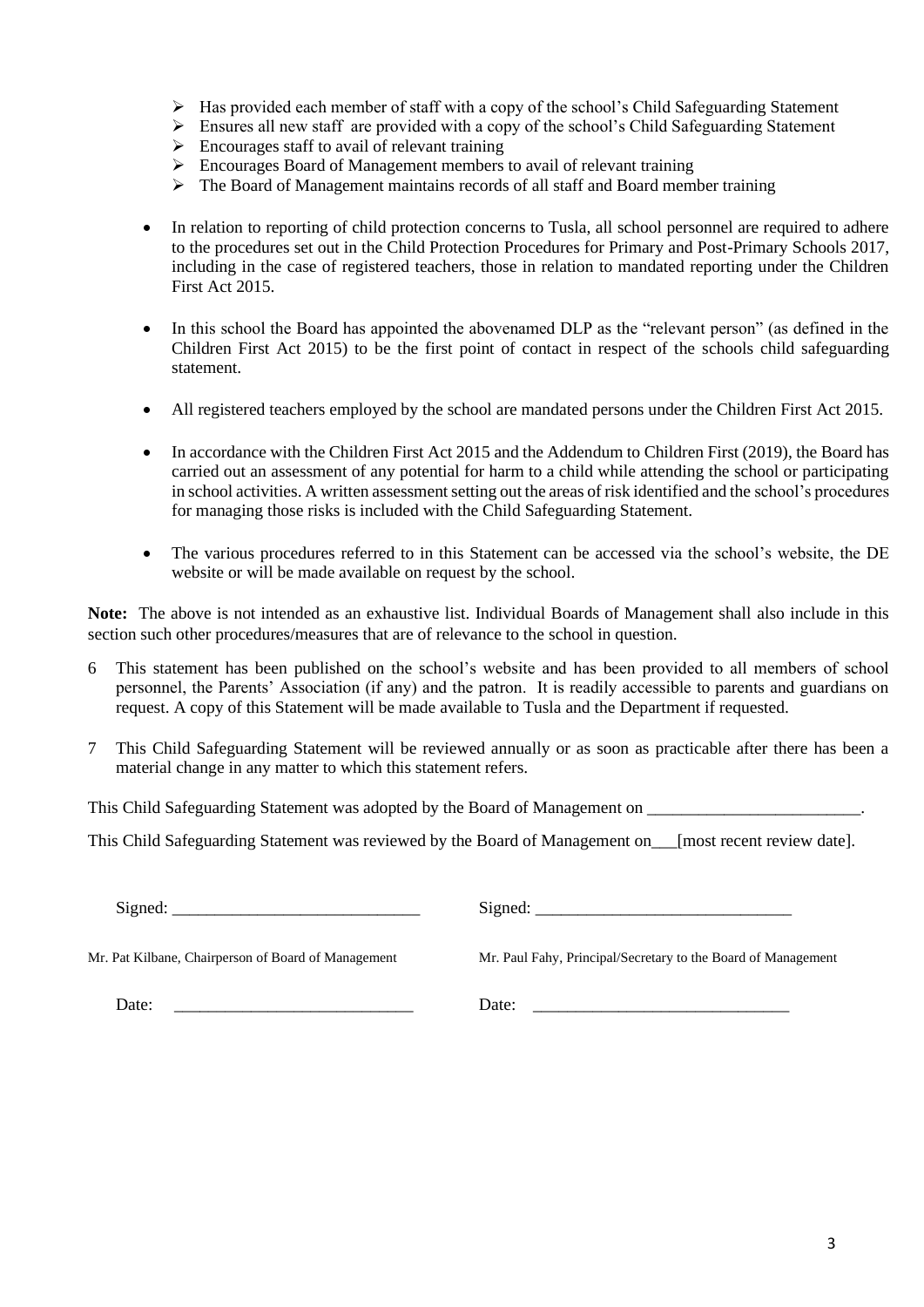## **Child Safeguarding Risk Assessment**

#### **Written Assessment of Risk in Coláiste Pobail Acla**

In accordance with section 11 of the Children First Act 2015 and with the requirements of Chapter 8 of the *Child Protection Procedures for Primary and Post-Primary Schools 2017*, the following is the Written Risk Assessment of [name of school].

#### **1. List of school activities**

- Daily arrival and dismissal of pupils
- Recreation breaks for pupils
- Classroom teaching
- One-to-one teaching
- One-to-one learning support
- One-to-one counselling
- Outdoor teaching activities
- Online teaching and learning remotely
- **Sporting Activities**
- School outings
- School trips involving overnight stay
- School trips involving foreign travel
- Use of toilet/changing/shower areas in schools
- Annual Sports Day
- Fundraising events involving pupils
- Use of off-site facilities for school activities
- School transport arrangements including use of bus escorts
- Care of children with special educational needs, including intimate care where needed,
- Management of challenging behaviour amongst pupils, including appropriate use of restraint where required
- Management of provision of food and drink
- Administration of First Aid
- Prevention and dealing with bullying amongst pupils
- Training of school personnel in child protection matters
- Use of external personnel to supplement curriculum
- Use of external personnel to support sports and other extra-curricular activities
- Care of pupils with specific vulnerabilities/ needs such as
	- Pupils from ethnic minorities/migrants
	- Members of the Traveller community
	- Lesbian, gay, bisexual or transgender (LGBT) children
	- Pupils perceived to be LGBT
	- Pupils of minority religious faiths
	- Children in care
	- Children on CPNS
	- Children with medical needs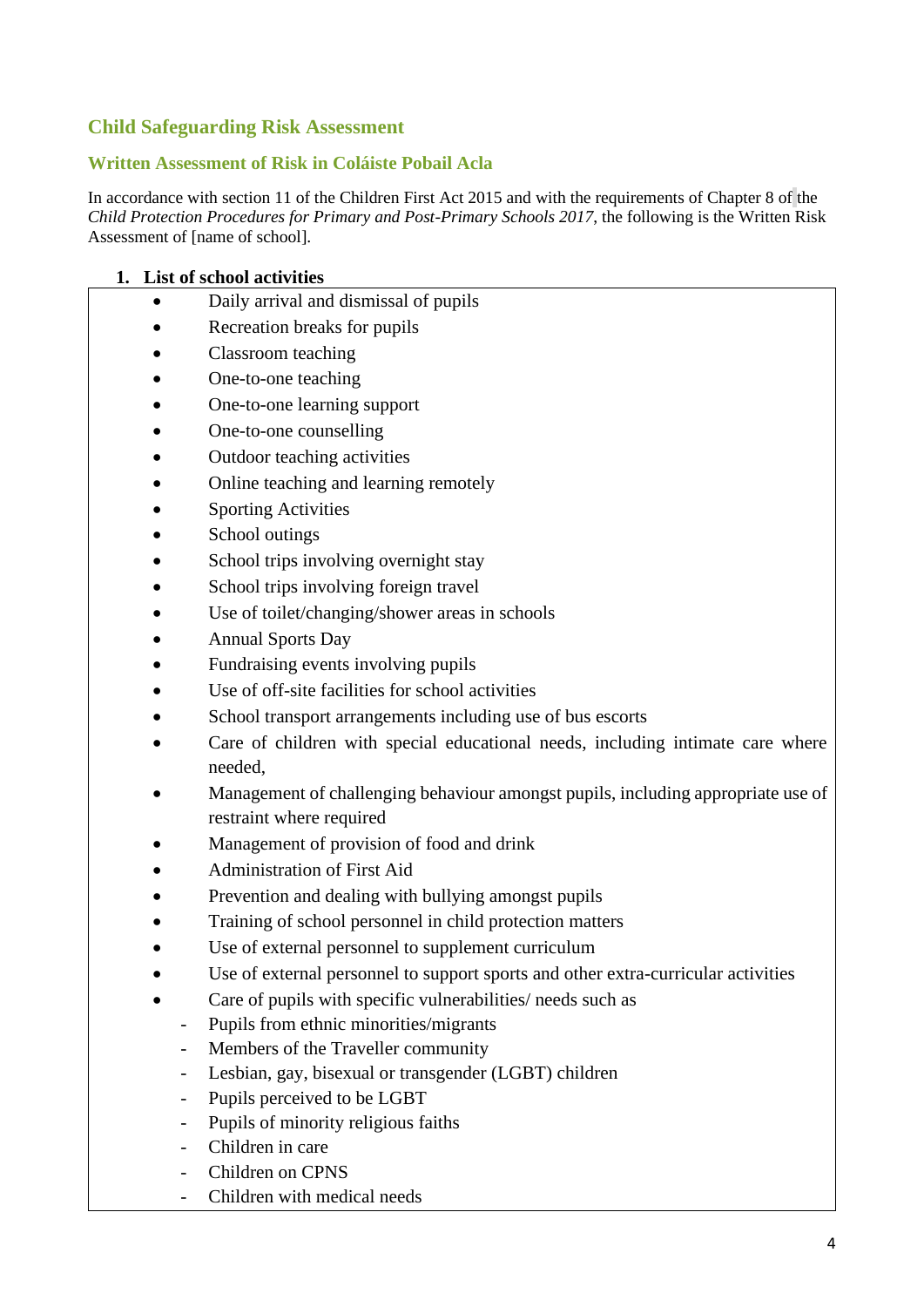- Recruitment of school personnel including -
	- Teachers/SNA's
	- Caretaker/Secretary/Cleaners
	- Sports coaches
	- External Tutors/Guest Speakers
	- Volunteers/Parents in school activities
	- Visitors/contractors present in school during school hours
	- Visitors/contractors present during after school activities
- Participation by pupils in religious ceremonies/religious instruction external to the school
- Use of Information and Communication Technology by pupils in school, including social media
- Application of sanctions under the school's Code of Behaviour including detention of pupils, confiscation of phones etc.
- Students from the school participating in work experience
- Student teachers undertaking training placement in school
- Use of video/photography/other media to record school events
- After school use of school premises by other organisations
- Use of school premises by other organisation during school day
- Homework club/evening study

### **2. The school has identified the following risk of harm in respect of its activities**

- 1. Risk of harm not being recognised by school personnel.
- 2. Risk of harm not being reported properly and promptly by school personnel.
- 3. Risk of child being harmed in the school by a member of school personnel.
- 4. Risk of child being harmed in the school by another child.
- 5. Risk of child being harmed in the school by volunteer or visitor to the school.
- 6. Risk of child being harmed by a member of school personnel, a member of staff of another organisation or other person while child participating in out of school activities e.g. school trip, swimming lessons, etc.
- 7. Risk of harm due to bullying of child.
- 8. Risk of harm due to inadequate supervision of children in school.
- 9. Risk of harm due to inadequate supervision of children while attending out of school activities.
- 10. Risk of harm due to inappropriate relationship/communications between child and another child or adult.
- 11. Risk of harm due to children inappropriately accessing/using computers, social media, phones and other devices while at school.
- 12. Risk of harm to children with SEN who have particular vulnerabilities.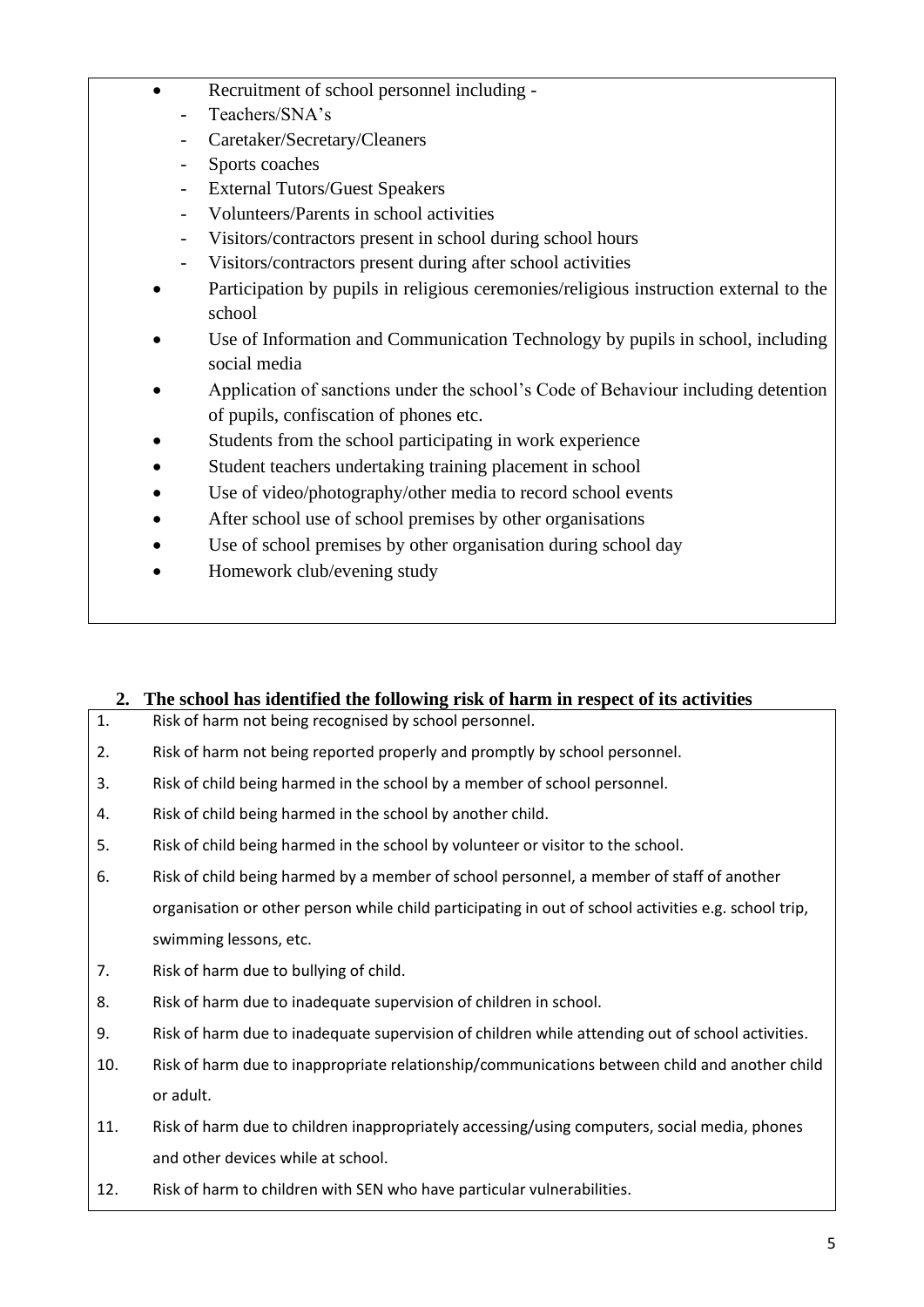- 13. Risk of harm to child while a child is receiving intimate care.
- 14. Risk of harm due to inadequate Code of Behaviour.
- 15. Risk of harm in one-to-one teaching, counselling, coaching situation.
- 16. Risk of harm caused by member of school personnel communicating with pupils in appropriate manner via social media, texting, digital device or other manner.
- 17. Risk of harm caused by member of school personnel accessing/circulating inappropriate material via social media, texting, digital device or other manner.
	- **3. The school has the following procedures in place to address the risks of harm identified in this assessment**
- 1. All school personnel are provided with a copy of the school's Child Safeguarding Statement.
- 2. The Child Protection Procedures for Primary and Post-Primary Schools 2017 are made available to all school personnel.
- 3. School Personnel are required to adhere to the Child Protection Procedures for Primary and Post-Primary Schools 2017 and all registered teaching staff are required to adhere to the Children First Act 2015.
- 4. The school implements in full the Stay Safe Programme.
- 5. The school implements in full the SPHE curriculum.
- 6. The school implements in full the Wellbeing Programme at Junior Cycle.
- 7. The school has an Anti-Bullying Policy which fully adheres to the requirements of the Department's Anti-Bullying Procedures for Primary and Post-Primary Schools.
- 8. The school has in place a policy and clear procedures in respect of school outings.
- 9. The school has a Health and Safety policy.
- 10. The school adheres to the requirements of the Garda vetting legislation and relevant DES circulars in relation to recruitment and Garda vetting.
- 11. The school has a Code of Conduct for school personnel (teaching and non-teaching staff).
- 12. The school complies with the agreed disciplinary procedures for teaching staff.
- 13. The school has a Special Educational Needs policy.
- 14. The school has an Intimate Care Policy in respect of students who require such care.
- 15. The school
	- Has provided each member of school staff with access to the school's Child Safeguarding Statement.
	- Ensures all newly appointed staff are provided with access to the school's Child Safeguarding Statement.
	- Encourages staff to avail of relevant training.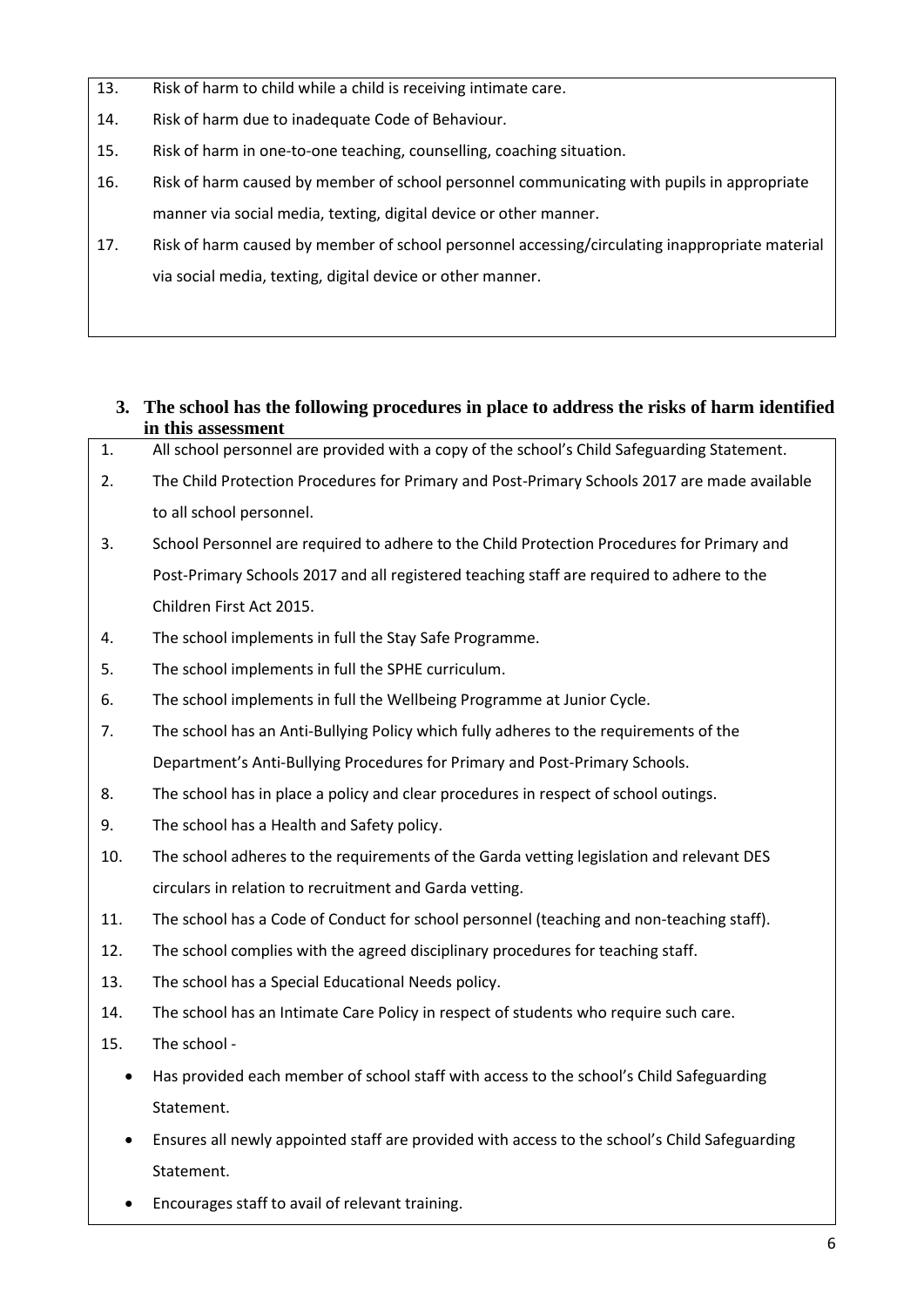- Encourages Board of Management members to avail of relevant training.
- Maintains records of all staff and board member training.
- 16. The school has in place a policy and procedures for the administration of First Aid.
- 17. The school has in place a Code of Behaviour for pupils.
- 18. The school has in place an ICT policy in respect of usage of ICT by pupils.
- 19. The school has in place a mobile phone policy in respect of usage of mobile phones by pupils.
- 20. The school has in place a Critical Incident Management Plan.
- 21. The school has in place a Home School Liaison Coordinator.
- 22. The school has in place a Guidance Counselling policy.
- 23. The school has in place a policy and procedures in respect of pupils of the school undertaking wor experience in external organisations.

**Important Note:** It should be noted that risk in the context of this risk assessment is the risk of "harm" as defined in the Children First Act 2015 and not general health and safety risk. The definition of harm is set out in Chapter 4 of the *Child Protection Procedures for Primary and Post- Primary Schools 2017*

In undertaking this risk assessment, the board of management has endeavoured to identify as far as possible the risks of harm that are relevant to this school and to ensure that adequate procedures are in place to manage all risks identified. While it is not possible to foresee and remove all risk of harm, the school has in place the procedures listed in this risk assessment to manage and reduce risk to the greatest possible extent.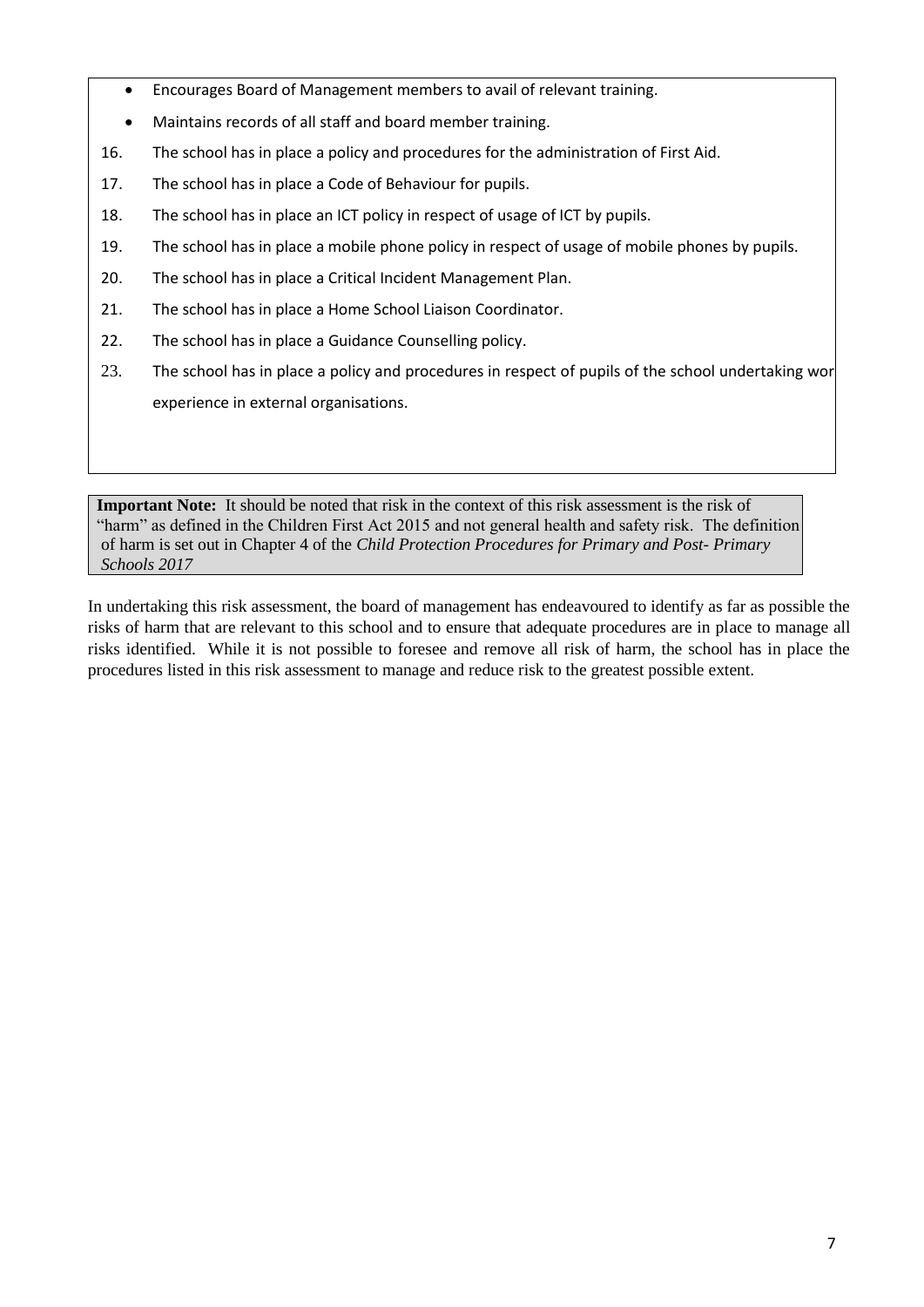# **Mandatory Template 2**

# **Checklist for Review of the Child Safeguarding Statement**

The *[Child Protection Procedures for Primary and Post-Primary Schools 2017](https://www.gov.ie/pdf/?file=https://assets.gov.ie/45063/2d4b5b3d781e4ec1ab4f3e5d198717d9.pdf#page=1)* require that the Board of Management must undertake a review of its Child Safeguarding Statement and that the following checklist shall be used for this purpose. **The review must be completed every year or as soon as practicable after there has been a material change in any matter to which the Child Safeguarding Statement refers.** Undertaking an annual review will also ensure that a school also meets its statutory obligation under section 11(8) of the [Children First Act 2015,](http://www.irishstatutebook.ie/eli/2015/act/36/enacted/en/pdf) to review its Child Safeguarding Statement every two years.

The checklist is designed as an aid to conducting this review and is not intended as an exhaustive list of the issues to be considered. Individual Boards of Management shall include other items in the checklist that are of relevance to the school in question.

As part of the overall review process, Boards of Management should also assess relevant school policies, procedures, practices and activities vis a vis their adherence to the principles of best practice in child protection and welfare as set out in the school's Child Safeguarding Statement, the [Children First Act 2015,](http://www.irishstatutebook.ie/eli/2015/act/36/enacted/en/pdf) the [Addendum to Children First \(2019\)](https://assets.gov.ie/25819/c9744b64dfd6447985eeffa5c0d71bbb.pdf) and the *[Child Protection Procedures for Primary and Post-Primary Schools 2017.](https://www.gov.ie/pdf/?file=https://assets.gov.ie/45063/2d4b5b3d781e4ec1ab4f3e5d198717d9.pdf#page=1)*

|                                                                                                | Yes/No |
|------------------------------------------------------------------------------------------------|--------|
| 1. Has the Board formally adopted a Child Safeguarding Statement in accordance with the        |        |
| 'Child Protection Procedures for Primary and Post Primary Schools 2017'?                       |        |
| Is the Board satisfied that the Child Safeguarding Statement is displayed in a prominent<br>2. |        |
| place near the main entrance to the school?                                                    |        |
| As part of the school's Child Safeguarding Statement, has the Board formally adopted,<br>3.    |        |
| without modification, the 'Child Protection Procedures for Primary and Post Primary            |        |
| Schools 2017'?                                                                                 |        |
| Does the school's Child Safeguarding Statement include a written assessment of risk as<br>4.   |        |
| required under the Children First Act 2015? (This includes considering the specific issue      |        |
| of online safety as required by the Addendum to Children First)                                |        |
| Has the Board reviewed and updated where necessary the written assessment of risk as<br>5.     |        |
| part of this overall review?                                                                   |        |
| Has the Risk Assessment taken account of the risk of harm relevant to online teaching<br>6.    |        |
| and learning remotely?                                                                         |        |
| Has the DLP attended available child protection training?<br>7.                                |        |
| Has the Deputy DLP attended available child protection training?<br>8.                         |        |
| Have any members of the Board attended child protection training?<br>9.                        |        |
| 10. Are there both a DLP and a Deputy DLP currently appointed?                                 |        |
| 11. Are the relevant contact details (Tusla and An Garda Síochána) to hand?                    |        |
| 12. Has the Board arrangements in place to communicate the school's Child Safeguarding         |        |
| Statement to new school personnel?                                                             |        |
| 13. Is the Board satisfied that all school personnel have been made aware of their             |        |
| responsibilities under the 'Child Protection Procedures for Primary and Post Primary           |        |
| Schools 2017' and the Children First Act 2015?                                                 |        |
| 14. Has the Board received a Principals Child Protection Oversight Report (CPOR) at each       |        |
| Board meeting held since the last review was undertaken?                                       |        |
| 15. Since the Board's last review, did each CPOR contain all of the information required       |        |
| under each of the 4 headings set out in sections 9.5 to 9.8 inclusive of the procedures?       |        |
| 16. Since the Board's last review, has the Board been provided with and reviewed all           |        |
| documents relevant to the CPOR?                                                                |        |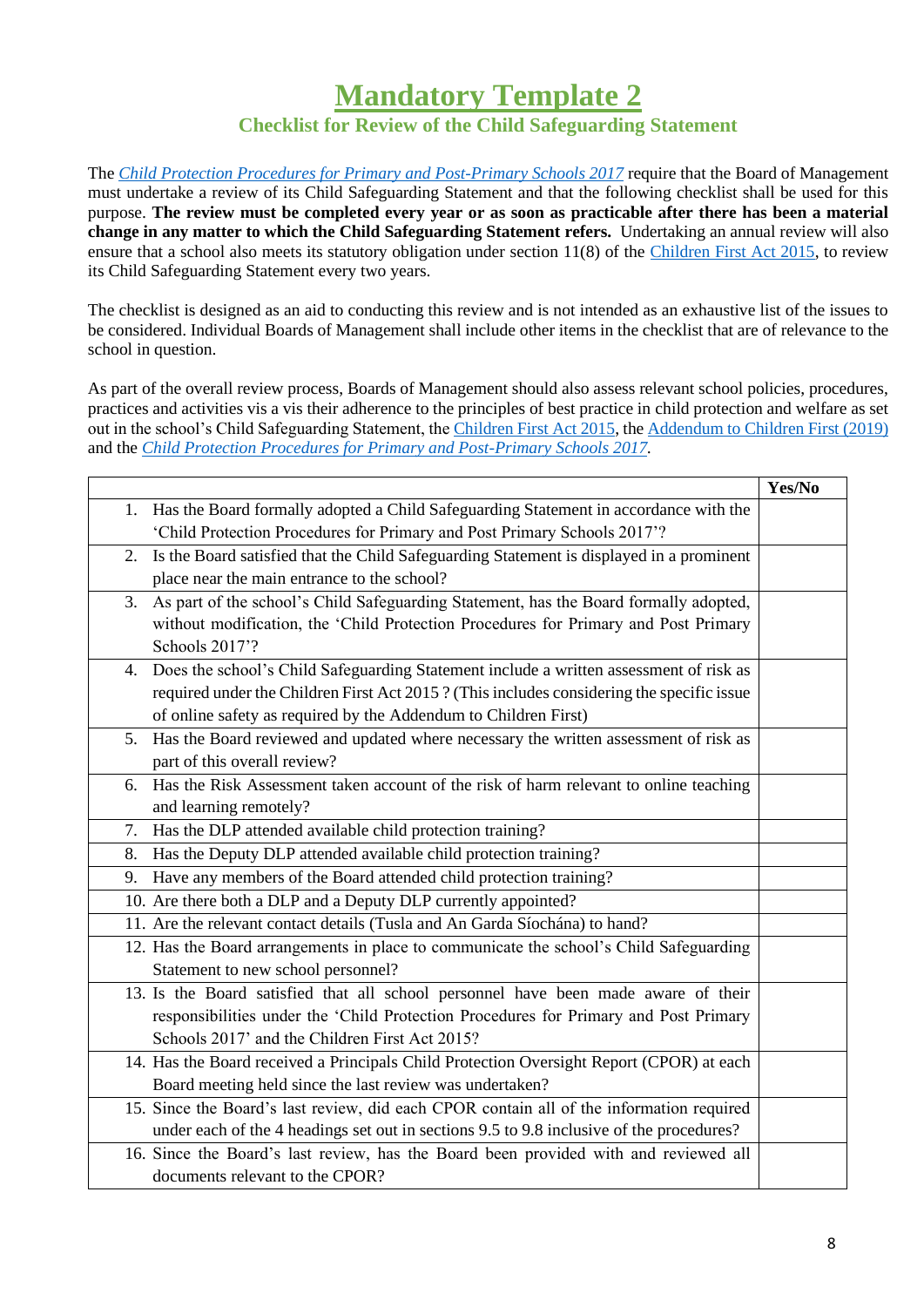| 17. Since the Board's last review, have the minutes of each Board meeting appropriately           |  |
|---------------------------------------------------------------------------------------------------|--|
| recorded the records provided to the Board as part of CPOR report?                                |  |
| 18. Have the minutes of each Board meeting appropriately recorded the CPOR report?                |  |
| 19. Is the Board satisfied that the child protection procedures in relation to the making of      |  |
| reports to Tusla/An Garda Síochána were appropriately followed in each case reviewed?             |  |
| 20. Is the Board satisfied that, since the last review, all appropriate actions are being or have |  |
| been taken in respect of any member of school personnel against whom an allegation of             |  |
| abuse or neglect has been made?*                                                                  |  |
| 21. Where applicable, were unique identifiers used to record child protection matters in the      |  |
| Board minutes?                                                                                    |  |
| 22. Is the Board satisfied that all records relating to child protection are appropriately filed  |  |
| and stored securely?                                                                              |  |
| 23. Has the Board been notified by any parent in relation to that parent not receiving the        |  |
| standard notification required under section 5.6 of the 'Child Protection Procedures for          |  |
| Primary and Post Primary Schools 2017'?                                                           |  |
| 24. In relation to any cases identified at question 21 above, has the Board ensured that any      |  |
| notifications required under section 5.6 of the 'Child Protection Procedures for Primary          |  |
| and Post Primary Schools 2017' were subsequently issued by the DLP?                               |  |
| 25. Has the Board ensured that the Parents' Association (if any), has been provided with the      |  |
| school's Child Safeguarding Statement?                                                            |  |
| 26. Has the Board ensured that the patron has been provided with the school's Child               |  |
| <b>Safeguarding Statement?</b>                                                                    |  |
| 27. Has the Board ensured that the school's Child Safeguarding Statement is available to          |  |
| parents on request?                                                                               |  |
| 28. Has the Board ensured that the Stay Safe programme is implemented in full in the              |  |
| school? (applies to primary schools)                                                              |  |
| 29. Has the Board ensured that the Wellbeing Programme for Junior Cycle students is               |  |
| implemented in full in the school? (applies to post-primary schools)                              |  |
| 30. Has the Board ensured that the SPHE curriculum is implemented in full in the school?          |  |
| 31. Is the Board satisfied that the statutory requirements for Garda Vetting have been met in     |  |
| respect of all school personnel (employees and volunteers)? *                                     |  |
| 32. Is the Board satisfied that the Department's requirements in relation to the provision of     |  |
| a child protection related statutory declaration and associated form of undertaking have          |  |
| been met in respect of persons appointed to teaching and non-teaching positions?*                 |  |
| 33. Is the Board satisfied that, from a child protection perspective, thorough recruitment and    |  |
| selection procedures are applied by the school in relation to all school personnel                |  |
| (employees and volunteers)?*                                                                      |  |
| 34. Has the Board considered and addressed any complaints or suggestions for                      |  |
| improvements regarding the school's Child Safeguarding Statement?                                 |  |
| 35. Has the Board sought the feedback of parents in relation to the school's compliance with      |  |
| the requirements of the child safeguarding requirements of the 'Child Protection                  |  |
| Procedures for Primary and Post Primary Schools 2017'?                                            |  |
| 36. Has the Board sought the feedback of pupils in relation to the school's child safeguarding    |  |
| arrangements?                                                                                     |  |
| 37. Is the Board satisfied that the 'Child Protection Procedures for Primary and Post Primary     |  |
| Schools 2017' are being fully and adequately implemented by the school?                           |  |
| 38. Has the Board identified any aspects of the school's Child Safeguarding Statement             |  |
| and/or its implementation that require further improvement?                                       |  |
|                                                                                                   |  |